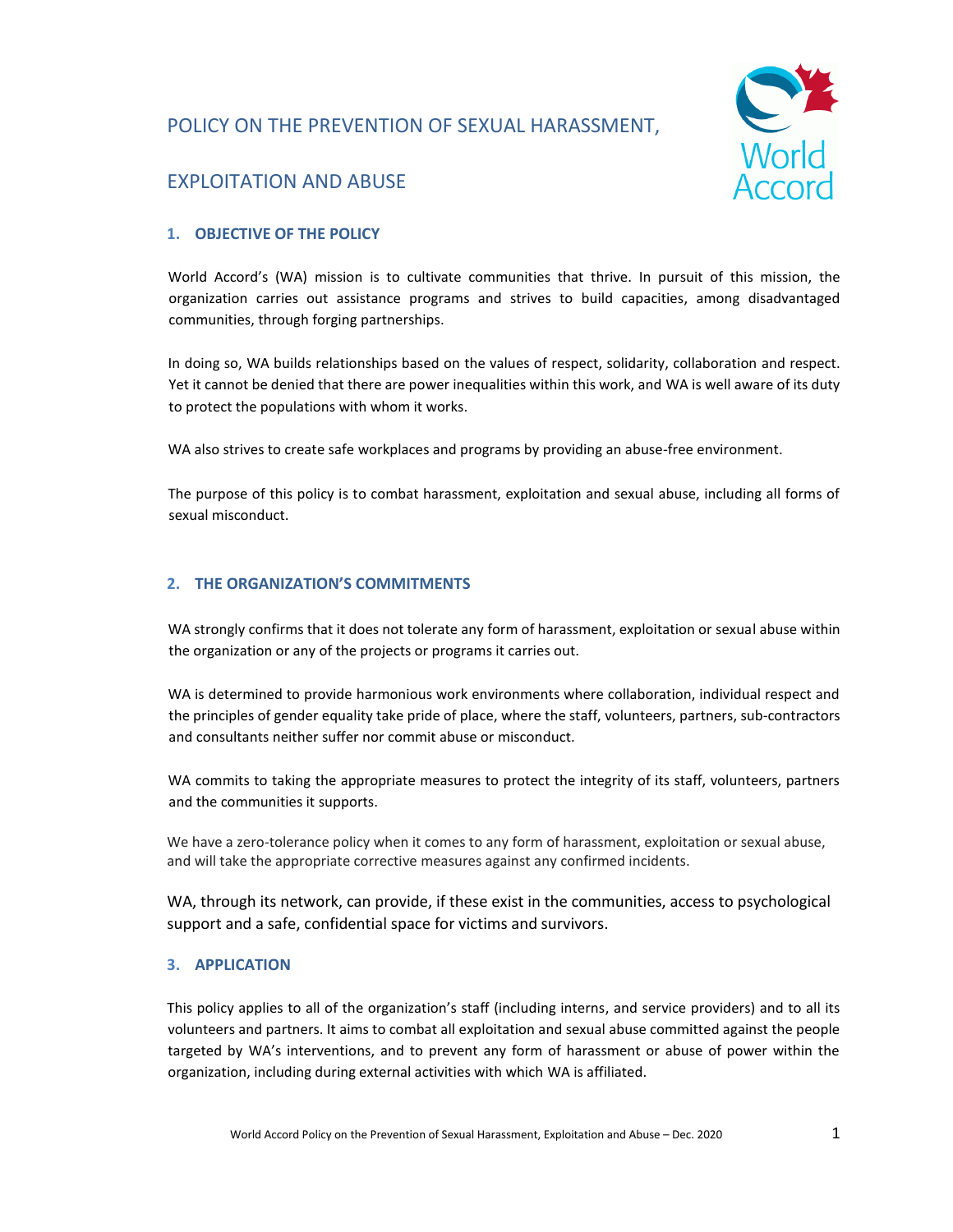## **4. DEFINITIONS <sup>1</sup>**

*Psychological harassment*: any vexatious behaviour in the form of repeated and hostile or unwanted conduct, verbal comments, actions or gestures, that affects a person's dignity or psychological or physical integrity and that results in a harmful work environment for them.

Vexatious behaviour is humiliating or abusive behaviour that violates a person's dignity or causes them torment. Vexatious behaviour refers to the effect on the recipient, regardless of the intention of the offending person.

A single serious incidence of such behaviour that has a lasting harmful effect on an employee may also constitute psychological harassment.

*Sexual harassment*: vexatious behaviour of a sexual nature.

This includes but is not limited to the following: advances, invitations, inappropriate requests or asking for favours; comments, insults, lewd jokes, inappropriate comments about a person's body or appearance; unnecessary physical contact, indecent looks or other inappropriate gestures; threats, implicit or explicit retaliation (refusal of a promotion, imposition of disciplinary measures, dismissal) or other injustices associated with a rejected request for sexual favours; promises of benefits or awards in exchange for sexual favours.

*Sexual exploitation*: any actual or attempted abuse of a position of vulnerability, differential power, or trust, for sexual purposes, including, but not limited to, profiting monetarily, socially or politically from the sexual exploitation of another.

*Sexual abuse*: the actual or threatened physical intrusion of a sexual nature, whether by force or under unequal or coercive conditions. Any sexual activity with a child<sup>2</sup> is considered sexual abuse.

*PSEA (Protection from Sexual Exploitation and Abuse):* a term used by the United Nations and the nongovernmental organization (NGO) community that refers to the measures taken to protect vulnerable people from sexual exploitation and abuse committed by their own employees and any associated personnel.

## **5. ROLES AND RESPONSIBILITIES**

#### **Members of the Board of Directors and senior management**

- $\triangleright$  Must adhere to the ethical values and rules of WA and sign the Code of Conduct
- $\triangleright$  Are the custodians of this policy
- $\triangleright$  Ensure that this policy is distributed to all of the organization's stakeholders
- $\triangleright$  Commit to protecting victims/survivors and offer them appropriate support and assistance measures
- $\triangleright$  Support managers in prevention and in managing reports

World Accord Policy on the Prevention of Sexual Harassment, Exploitation and Abuse – Dec. 2020 2

 $\overline{a}$ <sup>1</sup> Sources: Québec's *Act respecting labour standards* and contribution agreements with the Government of Canada. <sup>2</sup> Persons under age 18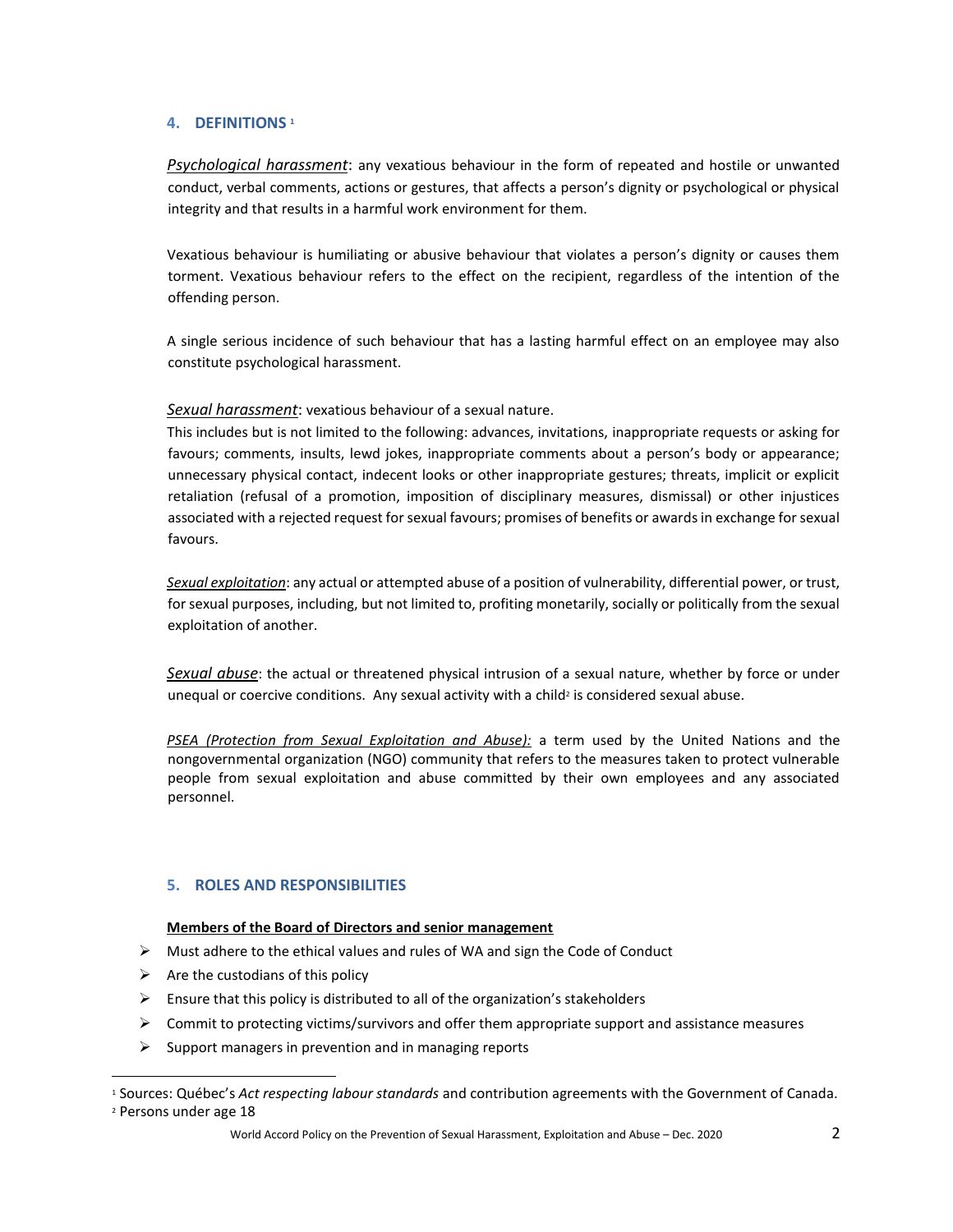- $\triangleright$  Provide support and advice to managers in their interventions and in corrective and disciplinary measures
- $\triangleright$  Provide the human and financial resources necessary to ensure that the organization is following through on its commitments
- $\triangleright$  Determines which type of intervention to carry out (mediation or inquiry) when a report is made

## **Managers**

- $\triangleright$  Must adhere to the ethical values and rules of WA and sign the Code of Conduct
- $\triangleright$  Ensure that the organization's values and ethics are transmitted to staff
- $\triangleright$  Make sure their staff are aware that each person is responsible for upholding a healthy, respectful working environment
- $\triangleright$  Stay vigilant and attentive so as to identify and act on risk factors
- $\triangleright$  Promptly react to any situation that comes to their attention and immediately report it in keeping with internal procedures
- $\triangleright$  Identify, in conjunction with the Director of Human Resources, corrective and/or disciplinary measures to apply
- $\triangleright$  Oversee the ongoing training of stakeholders
- $\triangleright$  Manage assistance programs
- $\triangleright$  Consult with specialized resources for support, as needed

## **Employees and volunteers (including interns and service providers)**

- $\triangleright$  Must adhere to the ethical values and rules of WA and sign the Code of Conduct
- $\triangleright$  Demonstrate behaviour that is conducive to an environment free of harassment or any other form of exploitation or abuse
- $\triangleright$  Respect their colleagues and all types of people with whom they interact in their work
- $\triangleright$  Participate in cooperative activities (training, awareness raising, communities of practice) for the prevention of harassment, exploitation and abuse

#### **The designated person in charge of applying the policy in a country**

- $\triangleright$  Helps inform local staff (including interns and service providers), volunteers and partners of this policy
- $\triangleright$  Receives reports/complaints
- $\triangleright$  When necessary, designates a person to intervene locally, such as a mediator or an investigator
- $\triangleright$  Coordinates cooperative activities (training, awareness raising, communities of practice)

#### **Partner organizations**

- $\triangleright$  Must adhere to the ethical values and rules of WA and sign the Code of Conduct
- $\triangleright$  Contribute to the prevention of harassment, exploitation and sexual abuse, in cooperation and conjunction with WA
- $\triangleright$  Participate in cooperative activities (training, awareness raising, communities of practice) put in place by WA for the prevention of harassment, exploitation and abuse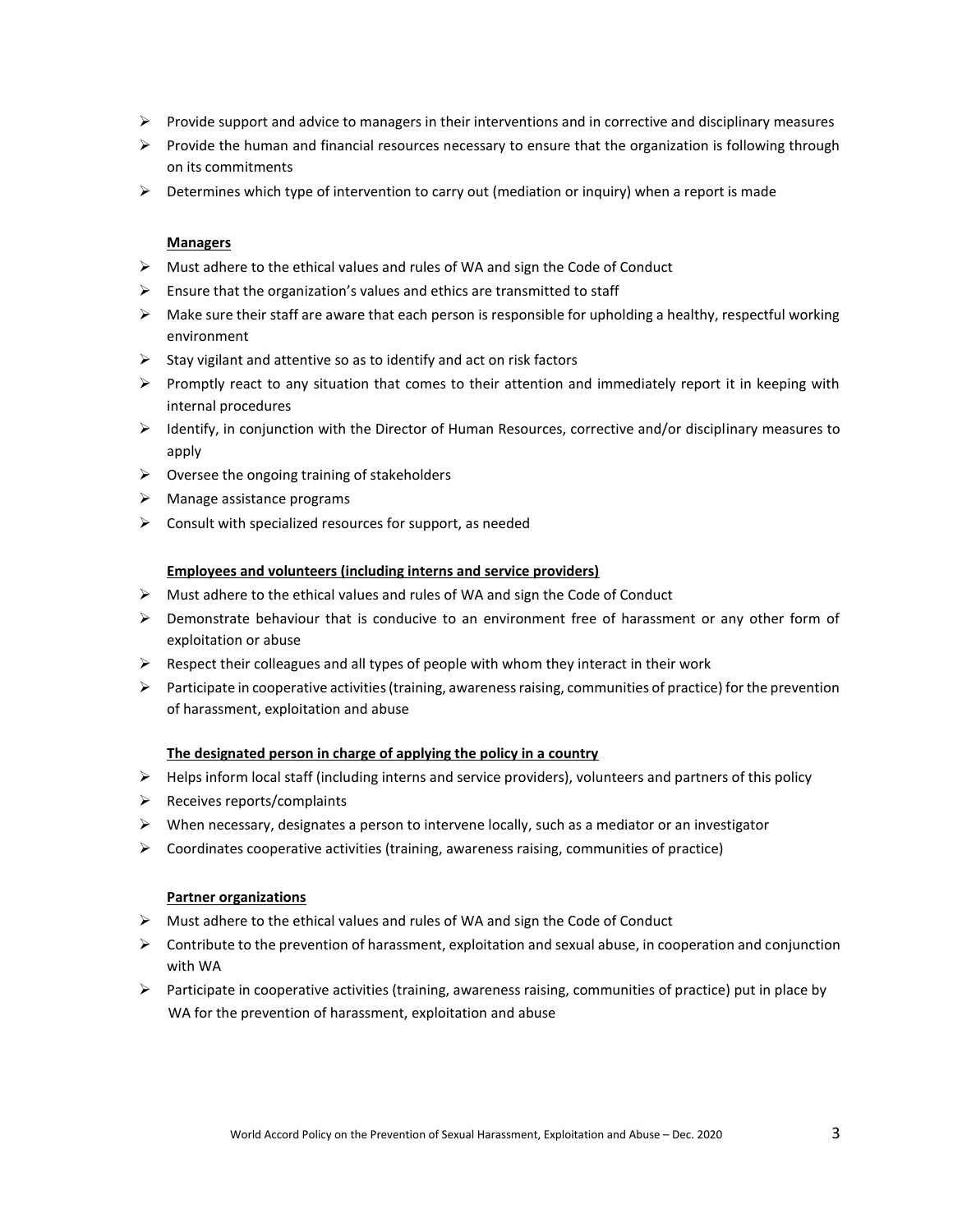## **6. REPORTING MECHANISMS**

WA makes reporting and complaint mechanisms available to staff, volunteers and any person associated with a project or program, so they can inform the organization of any inappropriate behaviour or report any incidents of harassment, exploitation or sexual abuse.

- $\checkmark$  Written reports or complaints can be submitted directly to the Director of Human Resources -HR@worldaccord.org, including the details of the allegations, the name of any alleged victims, the name of the alleged perpetrator, a description of the incident(s) and the date(s) on which it or they occurred, and the names of any witnesses.
- $\checkmark$  A report/complaint can be made with a manager or a country representative who is responsible for applying this policy. They will gather the information listed above and send it to the Director of Human Resources - HR@worldaccord.org.
- $\checkmark$  Complaint mechanisms for beneficiary communities: two key persons per project will be designated (one within the community and the other within the project staff) to monitor and report potential cases of harassment, exploitation and sexual abuse. Community members can also, at their convenience, report cases directly to WA staff members, project leads, country directors and regional directors.

## **7. GUIDING PRINCIPLES**

- 1. All reports/complaints will be treated with diligence and complete discretion.
- 2. Information about complaints processing remains confidential and is only used to determine any corrective measure that should be taken.
- 3. Persons who make use, in good faith, of the mechanisms at their disposal shall not be blamed in the event that the report proves to be unfounded.
- 4. Conversely, complaints that are deemed to be unfounded and made in bad faith will likely be considered as serious misconduct and may result in disciplinary action.
- 5. Healthy and respectful social interactions, and jokes that are well received without making the other person feel uncomfortable, do not constitute harassment.
- 6. Psychological harassment should not be confused with a personality conflict, or with the normal exercise of a manager's right to manage, such as assigning tasks, evaluating productivity, and applying disciplinary measures. If a manager has not acted in a way that is abusive or discriminatory, their actions do not constitute harassment.
- 7. Different cultural interpretations must not be an obstacle to proper handling of a report in a victim centred approach.
- 8. The organization will take all necessary means to protect and support victims/survivors and informants.
- 9. It maintains high standards for meticulous reference checks on staff and volunteers.

# **8. RESULTS OF A REPORT**

When a report is made, the Director of Human Resources and Executive Director (unless the ED is implicated in the report) will assess the situation brought to their attention and determine which type of intervention is needed (mediation or inquiry).